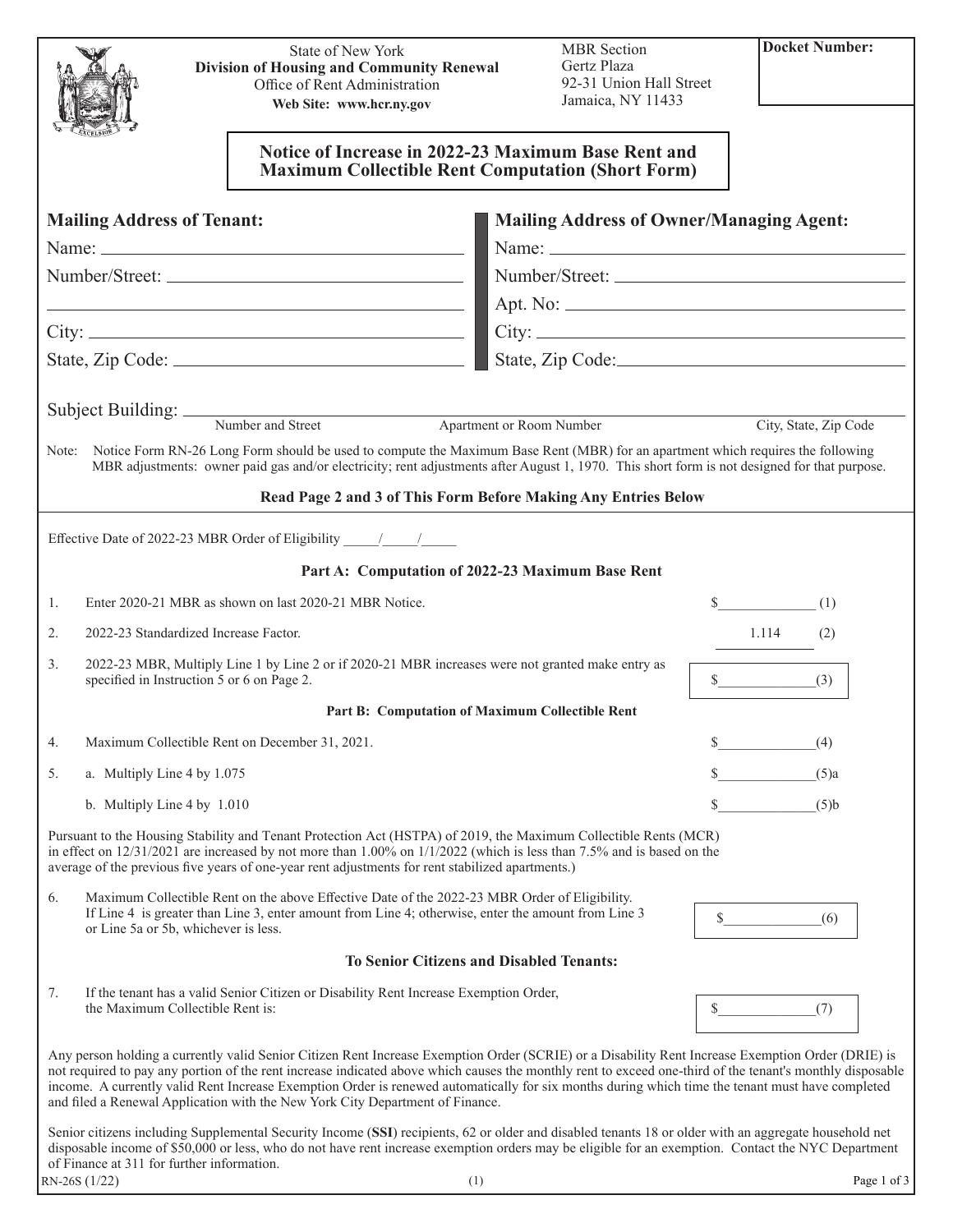## **To The Owner**

# **A. When to Use This Form**

- 1. This form is to be used to compute the Maximum Base Rent and Maximum Collectible Rent for a rent controlled apartment where there have been no adjustments (increases or decreases) to the Maximum Base Rent other than the Standardized Increase Factor. If an apartment has had rent adjustments, Notice Form RN-26-Long Form should be used to properly reflect the adjustments in the Maximum Base Rent.
- 2. If Notice Form RN-26-Long Form was used to calculate previous MBRs, Notice Form RN-26-Long Form must be used to calculate the 2022-23 MBR.

This rent increase is not collectible from any tenant who has a Division of Housing and Community Renewal (DHCR) rent reduction order currently in effect for failure to provide or maintain an essential service as defined in 9 NYCRR 2202.3(b)(2). The increase is only collectible as of the first rent payment date after the effective date of a rent restoration order issued by DHCR finding all such services to have been restored.

## **B. How To Use This Form**

- 3. The owner must complete and sign a copy of this Notice and serve it upon the tenant of the subject apartment. A Master Building Rent Schedule (RMB-2022) listing the Maximum Base Rent and the Maximum Collectible Rent for all rent controlled housing accommodations in the subject building must be completed by the owner and submitted to DHCR **within 60 days of the issuance of the 2022-23 Order of Eligibility or Computed Order of Eligibility.**
- 4. **If 2020-21 MBR increases were granted** for subject building, start computation of the 2022 Maximum Base Rent on Part A, Line 1.
- 5. **If 2020-21 MBR increases were denied for subject building, and your last MBR increases were granted for:**
	- a. 2018-19; multiply the 2018-19 MBR by 1.220 to determine the 2022 MBR, or
	- b. 2016-17; multiply the 2016-17 MBR by 1.310 to determine the 2022 MBR, or
	- c. 2014-15; multiply the 2014-15 MBR by 1.436 to determine the 2022 MBR, or
	- d. 2012-13; multiply the 2012-13 MBR by 1.555 to determine the 2022 MBR, or
	- e. 2010-11; multiply the 2010-11 MBR by 1.677 to determine the 2022 MBR, or
	- f. 2008-09; multiply the 2008-09 MBR by 1.893 to determine the 2022 MBR, or
	- g. 2006-07; multiply the 2006-07 MBR by 2.007 to determine the 2022 MBR, or
	- h. 2004-05; multiply the 2004-05 MBR by 2.171 to determine the 2022 MBR, or
	- i. 2002-03; multiply the 2002-03 MBR by 2.545 to determine the 2022 MBR, or
	- j. 2000-01; multiply the 2000-01 MBR by 2.812 to determine the 2022 MBR, or
	- k. 1998-99; multiply the 1998-99 MBR by 2.933 to determine the 2022 MBR, or
	- l. 1996-97; multiply the 1996-97 MBR by 3.045 to determine the 2022 MBR, or
	- m. 1994-95; multiply the 1994-95 MBR by 3.136 to determine the 2022 MBR, or
	- n. 1992-93; multiply the 1992-93 MBR by 3.597 to determine the 2022 MBR, or
	- o. 1990-91; multiply the 1990-91 MBR by 3.985 to determine the 2022 MBR, or
	- p. 1988-89; multiply the 1988-89 MBR by 4.304 to determine the 2022 MBR, or
	- q. 1986-87; multiply the 1986-87 MBR by 5.010 to determine the 2022 MBR, or
	- r. 1984-85; multiply the 1984-85 MBR by 5.586 to determine the 2022 MBR, or
	- s. 1982-83; multiply the 1982-83 MBR by 6.005 to determine the 2022 MBR, or
	- t. 1980-81; multiply the 1980-81 MBR by 6.666 to determine the 2022 MBR, or
	- u. 1978-79; multiply the 1978-79 MBR by 7.332 to determine the 2022 MBR, or
	- v. 1976-77; multiply the 1976-77 MBR by 7.992 to determine the 2022 MBR, or
	- w. 1974-75; multiply the 1974-75 MBR by 9.750 to determine the 2022 MBR, or
	- x. 1972-73; multiply the 1972-73 MBR by 10.579 to determine the 2022 MBR and enter the result on Part A, Line 3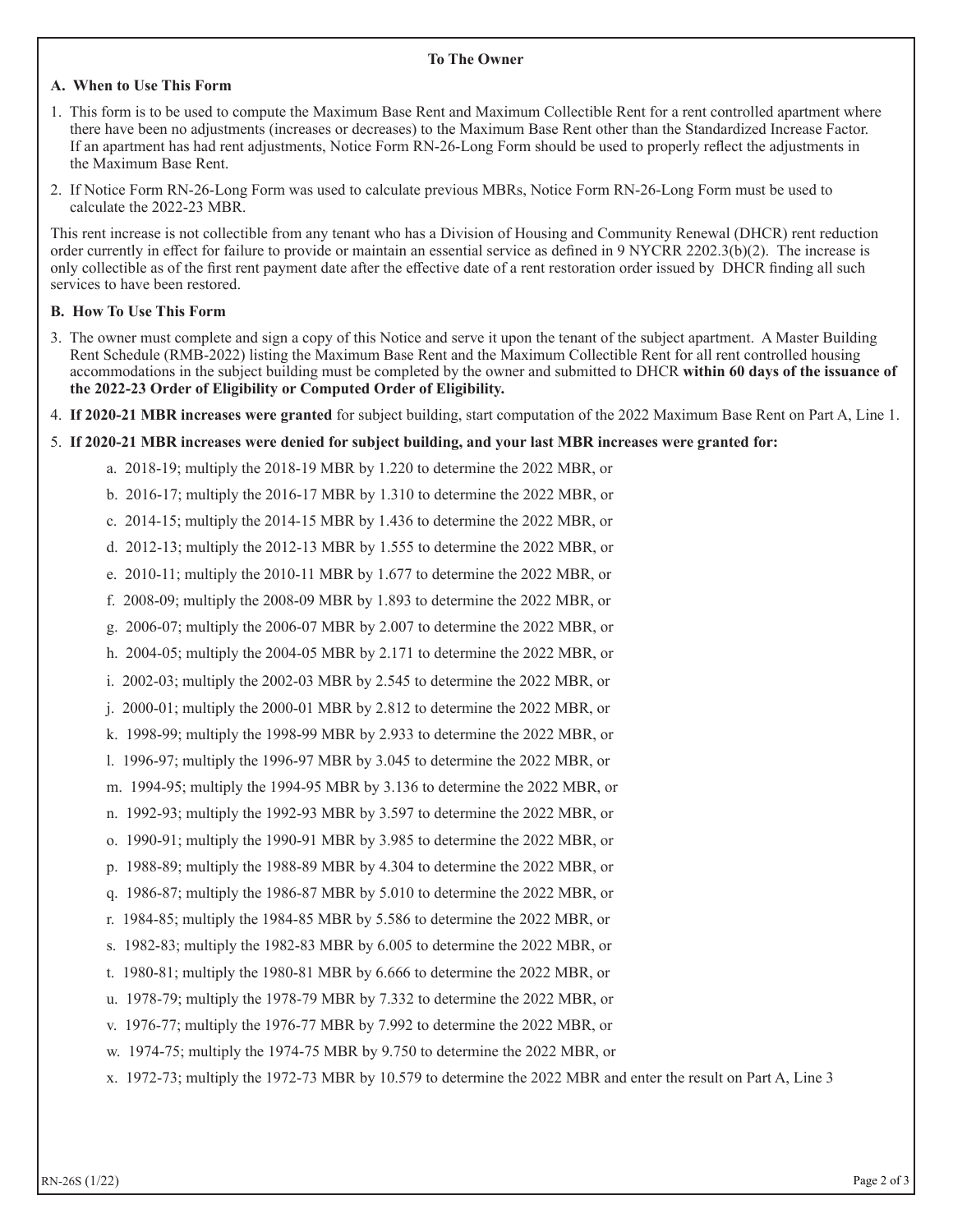| 6. If the building is being granted MBR increases for the first time, start the computation of the 2022 Maximim Base Rent on |
|------------------------------------------------------------------------------------------------------------------------------|
| Part A, Line 3, using the Unadjusted 2022 Maximum Base Rent shown on the Computed Order of Eligibility - 2022-23 Maximum     |
| Base Rent. Form RO-30C MBR.                                                                                                  |

## **To The Tenant**

- 1. If you do not understand or agree with the Owner's computations, request a clarification from the owner. If you do not receive a satisfactory explanation, you may submit a "Tenant's Complaint of Rent and/or other Specific Overcharges in Rent Controlled Apartments" (DHCR Form RA-89C.)
- 2. Challenges to the MBR Order must be filed at Gertz Plaza or any Borough Rent Office on challenge form RA-94 MBR. Challenges should be specific and should relate to lawful requirements, such as those related to certification and/or to whether the effective date of the order was correct. A tenant's challenge must be filed within thirty-five (35) days after receiving from the owner a copy of this Notice of Increase (Form RN-26S). Any party aggrieved by the challenge determination may file a Petition for Administrative Review (PAR) using Form RAR-2 within thirty-five (35) days of the challenge determination issue date.
- 3. Any appropriate retroactive increase in rent under the 2022-23 Order of Eligibility shall be paid in installments equal to the number of months between the effective date of the Order of Eligibility and your next rent payment date. At your option you may pay the entire retroactive amount in a lump sum.

#### **Part C: Affirmation**

I, the undersigned, affirm under penalties provided by law, that the computations and statements made on this form, are true and correct to the best of my knowledge and belief or are based on orders received from the Office of Rent Administration, and that I am maintaining and will continue to maintain all essential services furnished or required to be furnished to the subject housing accommodation.

Dated:  $\frac{1}{2}$  / Signature of Owner, Officer or Agent: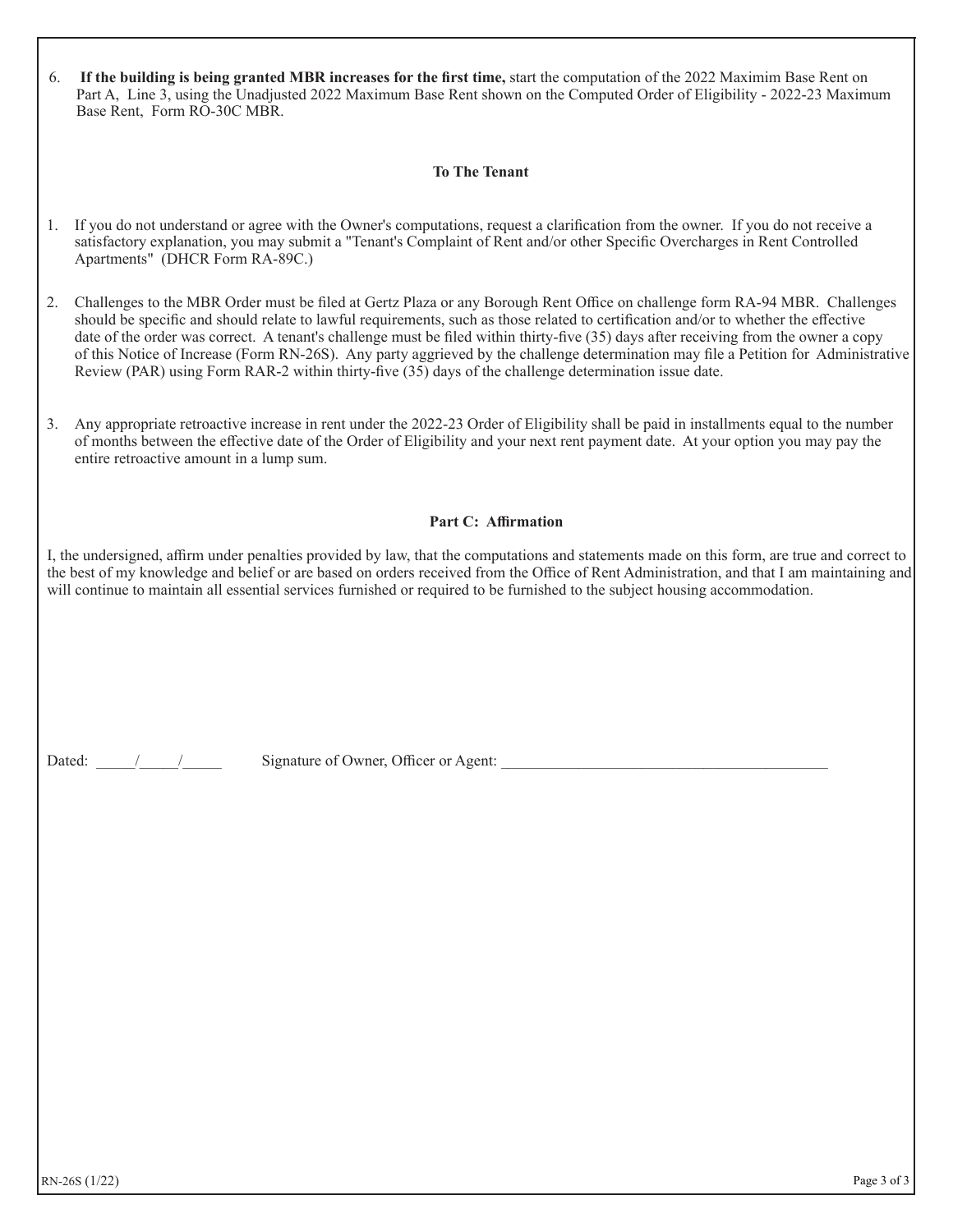

State of New York **Division of Housing and Community Renewal** Office of Rent Administration **Web Site: www.hcr.ny.gov**

MBR Section Gertz Plaza 92-31 Union Hall Street Jamaica, NY 11433

**Attachment ( Page 1 and 2 ) To Be Filed With Notice Form RN-26 - Long Form For Adjustment of 2022 MBR Where Owner Pays For Tenant's Gas and/or Electricity**

Subject Building:

Number and Street Apartment or Room Number City, State, Zip Code

Effective Date of 2022-23 Maximum Base Rent (MBR) Order of Eligibility:  $\frac{1}{2}$ 

Instructions: 1. Complete page 1 and 2 only if owner pays for gas and/or electricity for the apartment.<br>2. Do not complete these pages unless a 2022-23 MBR Order of Eligibility has been issued Do not complete these pages unless a 2022-23 MBR Order of Eligibility has been issued for the building.

- 3. A completed copy of this form must be served upon the tenant together with Notice Form RN-26-Long Form.
- 4. A completed copy of this form together with the 2022 MBR Master Building Rent Schedule must be filed with the MBR Section within 60 days of the issuance date of the Order of Eligibility.

# **A. If Owner Pays for Electricity**

| An MBR was last granted for:               |                                                                                                                                                                                                                                      |             |     | Make the following entries on: |     |
|--------------------------------------------|--------------------------------------------------------------------------------------------------------------------------------------------------------------------------------------------------------------------------------------|-------------|-----|--------------------------------|-----|
| 1972 - 73 or is being granted              |                                                                                                                                                                                                                                      | Line 1      | and | Line 2                         |     |
| for the first time                         |                                                                                                                                                                                                                                      | \$32.74     |     | \$123.31                       |     |
| 1974 - 75                                  |                                                                                                                                                                                                                                      | \$18.62     |     | 70.62<br>\$.                   |     |
| 1976 - 77                                  | . _ _ _ _ _ _ _ _ _ _ _ _ _                                                                                                                                                                                                          | \$15.14     |     | 57.34<br>S                     |     |
| 1978 - 79                                  |                                                                                                                                                                                                                                      | \$15.32     |     | 57.76<br>$\mathbb{S}$          |     |
| $1980 - 81$                                | . _ _ _ _ _ _ _ _ _ _ _ _ _                                                                                                                                                                                                          | \$15.44     |     | 58.18<br>\$                    |     |
| 1982 - 83                                  | . _ _ _ _ _ _ _ _ _ _ _ _ _                                                                                                                                                                                                          | \$6.84      |     | \$<br>26.03                    |     |
| $1984 - 85$                                | <u>. Die programmen die programmen von die programmen van die programmente van die programmente van die programmente van die programmente van die programmente van die programmente van die programmente van die programmente va</u> | \$10.02     |     | 37.73<br>S                     |     |
| $1986 - 87$                                | - - - - - - - - - - - - - - -                                                                                                                                                                                                        | \$10.09     |     | 37.98<br><sup>\$</sup>         |     |
| 1988 - 89                                  | . _ _ _ _ _ _ _ _ _ _ _ _ _                                                                                                                                                                                                          | \$11.11     |     | 41.86<br>\$                    |     |
| $1990 - 91$                                | . __ __ __ __ __ __ __ __ __ __ __                                                                                                                                                                                                   | \$11.42     |     | 43.02<br>S                     |     |
| 1992 - 93                                  | . _ _ _ _ _ _ _ _ _ _ _ _ _                                                                                                                                                                                                          | \$10.13     |     | 38.17<br>\$                    |     |
| 1994 - 95                                  | ____________                                                                                                                                                                                                                         | 8.34<br>\$  |     | 31.40<br>S                     |     |
| $1996 - 97$                                | . _ _ _ _ _ _ _ _ _ _ _ _ _                                                                                                                                                                                                          | 9.12<br>S   |     | \$<br>34.34                    |     |
| 1998 - 99                                  | . <u>.</u> .                                                                                                                                                                                                                         | \$<br>9.35  |     | 35.21<br>S                     |     |
| $2000 - 01$                                | . <u>__ __ __ __ __ __ __ __ __</u>                                                                                                                                                                                                  | \$10.74     |     | 40.44<br>S                     |     |
| $2002 - 03$                                | . __ __ __ __ __ __ __ __ __ __                                                                                                                                                                                                      | 6.11<br>S   |     | $\mathcal{S}$<br>23.01         |     |
| $2004 - 05$                                | ____________                                                                                                                                                                                                                         | \$<br>2.70  |     | 10.18<br>S                     |     |
| $2006 - 07$                                | - - - - - - - - - - - - - -                                                                                                                                                                                                          | 3.64<br>S   |     | 13.72<br>\$                    |     |
| $2008 - 09$                                | - - - - - - - - - - - - - - -                                                                                                                                                                                                        | 0.79<br>\$  |     | 2.97<br>\$                     |     |
| $2010 - 11$                                | . __ __ __ __ __ __ __ __ __ __ __                                                                                                                                                                                                   | 1.27<br>\$. |     | $\mathbb{S}$<br>4.78           |     |
| $2012 - 13$                                | . _ _ _ _ _ _ _ _ _ _ _ _ _                                                                                                                                                                                                          | (S0.10)     |     | (<br>0.37)                     |     |
| $2014 - 15$                                | ____________                                                                                                                                                                                                                         | \$1.05      |     | $\mathbb{S}$<br>3.94           |     |
| $2016 - 17$                                | --------------                                                                                                                                                                                                                       | (\$5.23)    |     | (\$19.69)                      |     |
| $2018 - 19$                                | _ __ __ __ __ __ __ __ __ __ __ __                                                                                                                                                                                                   | \$0.98      |     | 3.68<br>\$                     |     |
| $2020 - 21$                                |                                                                                                                                                                                                                                      | 2.32<br>S   |     | \$<br>8.76                     |     |
|                                            | 1. Enter the appropriate amount shown above for Line 1.                                                                                                                                                                              |             |     |                                | (1) |
|                                            | 2. Enter the appropriate amount shown above for Line 2.                                                                                                                                                                              |             | (2) |                                |     |
| 3. Enter the number of rooms in apartment. |                                                                                                                                                                                                                                      |             | (3) |                                |     |

4. Multiply Line 2 by Line 3 and enter on Line 4.  $(4)$ 

5. Add Lines 1 and 4 and enter result on Line 5.  $(5)$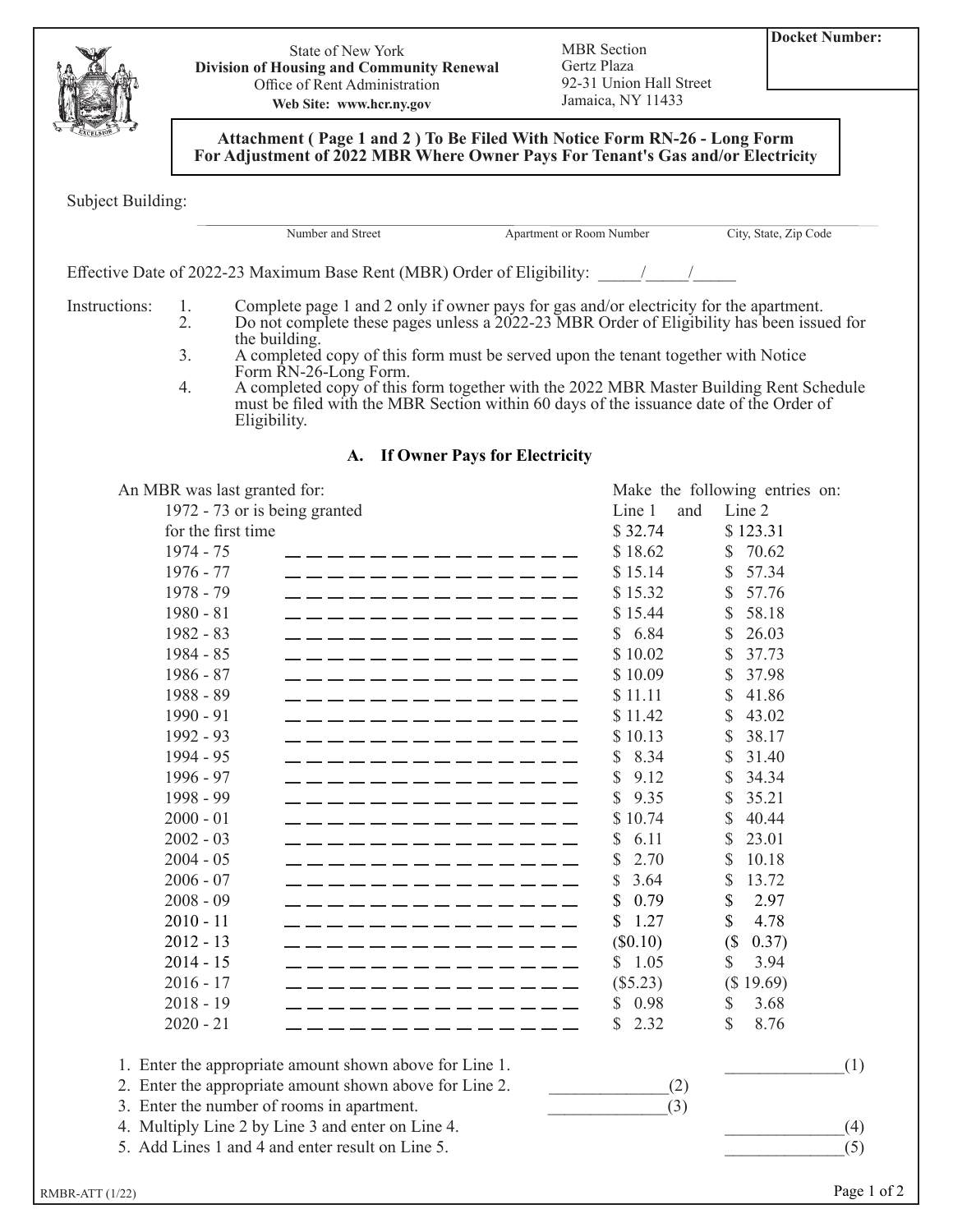# **B. If Owner Pays for Gas**

| 1972 - 73 or is being granted                                                                                                                                                                                                                       | Line 6<br>\$125.74           |
|-----------------------------------------------------------------------------------------------------------------------------------------------------------------------------------------------------------------------------------------------------|------------------------------|
| $1974 - 75$                                                                                                                                                                                                                                         | \$102.30                     |
| $1976 - 77$                                                                                                                                                                                                                                         | \$98.16                      |
| 1978 - 79<br>للمنا والمنبس المنبس المنبس المنبس المنسور المنبس المنبس المنسور المنسور المنبس المنبس المنبس المنبس والمناور                                                                                                                          | \$87.28                      |
| $1980 - 81$<br><u> 1992 - 1992 - 1992 - 1992 - 1992 - 1992 - 1992 - 1992 - 1992 - 1992 - 1993 - 1993 - 1994 - 1994 - 1994 - 1994 - 1994 - 1994 - 1994 - 1994 - 1994 - 1994 - 1994 - 1994 - 1994 - 1994 - 1994 - 1994 - 1994 - 1994 - 1994 - 199</u> | \$81.99                      |
| 1982 - 83                                                                                                                                                                                                                                           | 71.78<br>$\mathbb{S}$        |
| $1984 - 85$                                                                                                                                                                                                                                         | \$55.93                      |
| $1986 - 87$                                                                                                                                                                                                                                         | \$56.40                      |
| 1988 - 89<br><u>. 2002 - 2003 - 2003 - 2004 - 2005 - 2006 - 2007 - 2008 - 200</u>                                                                                                                                                                   | \$61.34                      |
| 1990 - 91                                                                                                                                                                                                                                           | 61.50<br>$\mathbb{S}$        |
| 1992 - 93<br>_________________                                                                                                                                                                                                                      | \$67.22                      |
| 1994 - 95<br>__________________                                                                                                                                                                                                                     | \$55.55                      |
| 1996 - 97                                                                                                                                                                                                                                           | \$59.77                      |
| 1998 - 99                                                                                                                                                                                                                                           | 46.09<br>$\mathbb{S}^-$      |
| $2000 - 01$<br>للمراسطة المناقل المناقل المناقل المناقل المناقل المناقل المناقل المناقل المناقل المناقل المناقل المناقل والمنا                                                                                                                      | \$54.77                      |
| $2002 - 03$<br>للمراسطة المناقل المناقل المناقل المناقل المناقل المناقل المناقل المناقل المناقل المناقل المناقل المناقل والمنا                                                                                                                      | 10.20<br>$\mathbb{S}$        |
| $2004 - 05$                                                                                                                                                                                                                                         | 6.94<br>\$                   |
| $2006 - 07$                                                                                                                                                                                                                                         | 7.45)<br>(S <sup>2</sup> )   |
| $2008 - 09$                                                                                                                                                                                                                                         | (\$29.15)                    |
| $2010 - 11$<br>____________________                                                                                                                                                                                                                 | (\$ 51.05)                   |
| $2012 - 13$                                                                                                                                                                                                                                         | (\$17.05)                    |
| $2014 - 15$                                                                                                                                                                                                                                         | 12.25<br>$\mathbb{S}$        |
| $2016 - 17$<br>___________________                                                                                                                                                                                                                  | 11.96<br>\$                  |
| $2018 - 19$<br>________________                                                                                                                                                                                                                     | \$24.03                      |
| $2020 - 21$                                                                                                                                                                                                                                         | 6.85)<br>$\left( \S \right)$ |
| Enter the appropriate amount shown above for Line 6.                                                                                                                                                                                                |                              |

An MBR was last granted for: Make the following entry on: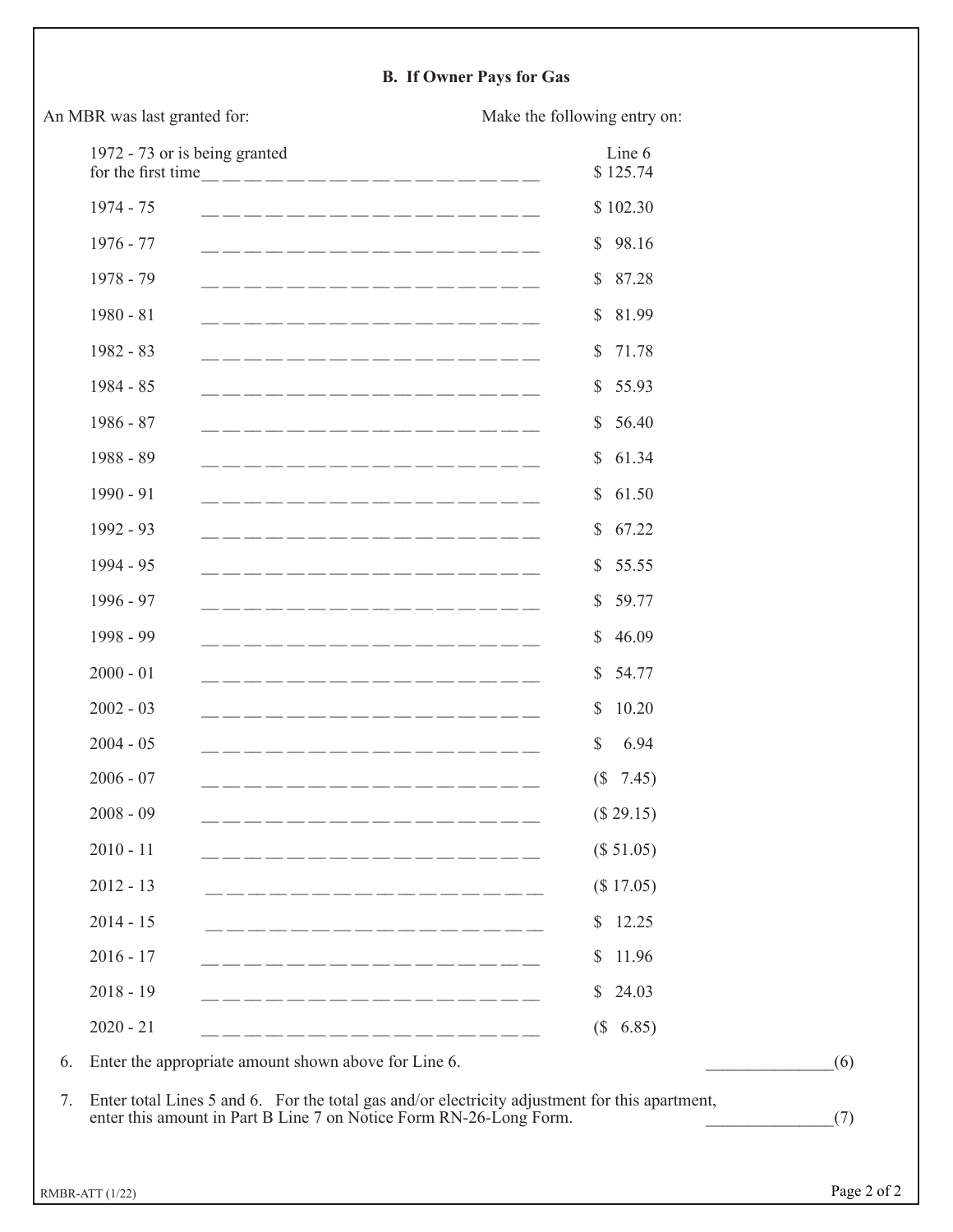|                                      | State of New York<br>Division of Housing and Community Renewal<br>Office of Rent Administration<br>Web Site: www.hcr.ny.gov                                                                                                                                                                                                                                                                                                                                                                                                                                                                                                                                                                                                                                                                                                                                                                                                       | <b>MBR</b> Section<br>Gertz Plaza                                   | 92-31 Union Hall Street<br>Jamaica, NY 11433                        | <b>Docket Number:</b>                                                    |  |  |  |
|--------------------------------------|-----------------------------------------------------------------------------------------------------------------------------------------------------------------------------------------------------------------------------------------------------------------------------------------------------------------------------------------------------------------------------------------------------------------------------------------------------------------------------------------------------------------------------------------------------------------------------------------------------------------------------------------------------------------------------------------------------------------------------------------------------------------------------------------------------------------------------------------------------------------------------------------------------------------------------------|---------------------------------------------------------------------|---------------------------------------------------------------------|--------------------------------------------------------------------------|--|--|--|
|                                      | <b>Attachment To Be Filed With Notice Form RN-26 - Long Form</b><br>For Modification of 2022 MBR To Include Appropriate Labor Cost Adjustment                                                                                                                                                                                                                                                                                                                                                                                                                                                                                                                                                                                                                                                                                                                                                                                     |                                                                     |                                                                     |                                                                          |  |  |  |
| Subject Building:                    |                                                                                                                                                                                                                                                                                                                                                                                                                                                                                                                                                                                                                                                                                                                                                                                                                                                                                                                                   |                                                                     |                                                                     |                                                                          |  |  |  |
|                                      | Number and Street<br>Effective Date of 2022-23 MBR Order of Eligibility: / /                                                                                                                                                                                                                                                                                                                                                                                                                                                                                                                                                                                                                                                                                                                                                                                                                                                      | <b>Apartment or Room Number</b>                                     |                                                                     | City, State, Zip Code                                                    |  |  |  |
|                                      | This calculation adjusts the 2022 Maximum Base Rent (MBR) to reflect a labor component as of January 1, 2022 appropriate to the actual<br>cost level for this building. This method avoids duplicating the average increases in labor costs over the last two years as they are already<br>included in the overall Standardized Increase Factor.                                                                                                                                                                                                                                                                                                                                                                                                                                                                                                                                                                                  |                                                                     |                                                                     |                                                                          |  |  |  |
|                                      |                                                                                                                                                                                                                                                                                                                                                                                                                                                                                                                                                                                                                                                                                                                                                                                                                                                                                                                                   | <b>Instructions</b>                                                 |                                                                     |                                                                          |  |  |  |
| a.<br>b.<br>c.<br>d.                 | This page is to be completed only if the latest Owner's Application For Increase-Maximum Rent-Labor Cost Adjustment<br>(Section 2202.11) was filed with the Division of Housing & Community Renewal in 2020 or 2021 and a Master Order Increasing<br>Maximum Rent (RO-33.8) was issued to the owner prior to January 1, 2022. If the latest Labor Cost Adjustment Application<br>was filed prior to 2020, do not file this page because the 2022 Standardized Increase Factor modifies the prior MBR<br>Modification for Labor.<br>This page is not to be completed if an Order denying the Labor Cost Adjustment was issued.<br>A completed copy of this form must be served on the tenant along with Notice Form RN-26-Long Form.<br>A completed copy of this form along with the 2022 MBR Master Building Rent Schedule must be filed with the MBR Section<br>within 60 days of the issuance date of the Order of Eligibility. |                                                                     |                                                                     |                                                                          |  |  |  |
|                                      |                                                                                                                                                                                                                                                                                                                                                                                                                                                                                                                                                                                                                                                                                                                                                                                                                                                                                                                                   | <b>Calculation Section</b>                                          |                                                                     |                                                                          |  |  |  |
|                                      | The calculations below should reflect the data and information from the latest Owner's Application For Increase-Maximum Rent-Labor<br>Cost Adjustment (Section 2202.11) filed during 2020 or 2021 or any revisions resulting from administrative review (PAR) or audit review.                                                                                                                                                                                                                                                                                                                                                                                                                                                                                                                                                                                                                                                    |                                                                     |                                                                     |                                                                          |  |  |  |
|                                      | Docket Number of Application: Date Signed (as shown in Application, Part III):                                                                                                                                                                                                                                                                                                                                                                                                                                                                                                                                                                                                                                                                                                                                                                                                                                                    |                                                                     |                                                                     |                                                                          |  |  |  |
|                                      | Date Order (Master Order) Increasing Maximum Rents (RO-33.8 or RO-33.8m) was issued:                                                                                                                                                                                                                                                                                                                                                                                                                                                                                                                                                                                                                                                                                                                                                                                                                                              | <b>Labor Cost</b><br><b>Application Filed</b><br>Prior to $4/21/20$ | <b>Labor Cost</b><br><b>Application Filed</b><br>4/21/20 to 4/20/21 | <b>Labor Cost</b><br><b>Application Filed</b><br>$4/21/21$ to $12/31/21$ |  |  |  |
|                                      | 1. Actual annual Labor Cost (from Part III, Line 5 of Labor Cost                                                                                                                                                                                                                                                                                                                                                                                                                                                                                                                                                                                                                                                                                                                                                                                                                                                                  | (A)                                                                 | (B)                                                                 | (C)                                                                      |  |  |  |
| Application)                         |                                                                                                                                                                                                                                                                                                                                                                                                                                                                                                                                                                                                                                                                                                                                                                                                                                                                                                                                   | \$                                                                  | \$                                                                  | \$                                                                       |  |  |  |
|                                      | 2. Multiply Line 1 by 1.061 for Column (A); 1.028 for Column (B)                                                                                                                                                                                                                                                                                                                                                                                                                                                                                                                                                                                                                                                                                                                                                                                                                                                                  | \$                                                                  | \$                                                                  |                                                                          |  |  |  |
| <b>Application</b> ) \$              | 3. 2020 MBR Labor Cost Allowance (from Part II, Line 12 of Labor Cost<br>x 1.061.                                                                                                                                                                                                                                                                                                                                                                                                                                                                                                                                                                                                                                                                                                                                                                                                                                                 | \$                                                                  | \$                                                                  |                                                                          |  |  |  |
| 4. Annual Building-wide Modification | For Column $(A)$ or $(B)$ subtract Line 3 from Line 2; if the amount on<br>Line 3 is greater than the amount on Line 2, enter -0- on Lines 4, 5 and 6.                                                                                                                                                                                                                                                                                                                                                                                                                                                                                                                                                                                                                                                                                                                                                                            | \$                                                                  |                                                                     |                                                                          |  |  |  |
|                                      | For Column (C) subtract Line 3 from Line 1; if the amount on Line 3 is<br>greater than the amount on Line 1, enter -0- on Lines 4, 5 and 6.                                                                                                                                                                                                                                                                                                                                                                                                                                                                                                                                                                                                                                                                                                                                                                                       |                                                                     |                                                                     | \$                                                                       |  |  |  |
|                                      | 5. Divide Line 4 by 12 for Monthly Building-wide MBR Modification                                                                                                                                                                                                                                                                                                                                                                                                                                                                                                                                                                                                                                                                                                                                                                                                                                                                 | \$                                                                  | \$                                                                  | \$                                                                       |  |  |  |
| Long Form.                           | 6. Divide Line 5 by Total Number of Apartments as shown in Part III,<br>Line 9 of Labor Cost Application for Monthly MBR Modification Per<br>Apartment. Enter this amount on Line 8, Part B of Notice Form RN-26-                                                                                                                                                                                                                                                                                                                                                                                                                                                                                                                                                                                                                                                                                                                 | \$                                                                  | \$                                                                  |                                                                          |  |  |  |
| Date:                                | Signature of Owner, Officer or Agent:                                                                                                                                                                                                                                                                                                                                                                                                                                                                                                                                                                                                                                                                                                                                                                                                                                                                                             |                                                                     |                                                                     |                                                                          |  |  |  |

RMBR-ATT (1/22)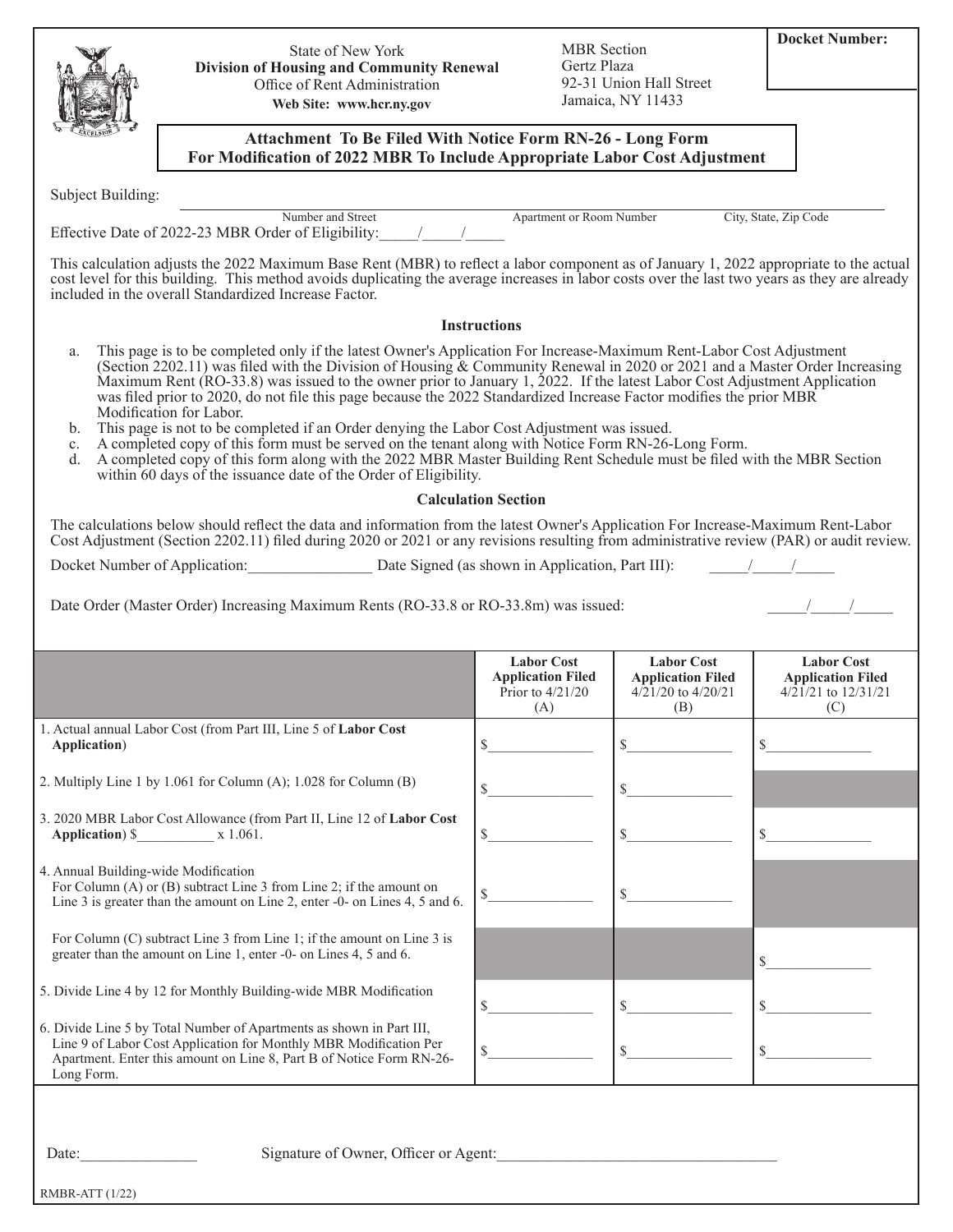|                         | <b>State of New York</b><br><b>Division of Housing</b><br>and Community Renewal<br>Office of Rent Administration<br><b>MBRS</b> File                   | https://hcr.ny.gov/online-services-owners-and-managers under Online Services                                                                                                                                                                                                                                                                                                       | 2022 Maximum Base Rent<br><b>Master Building Rent Schedule</b><br>TO FILE THIS FORM ON LINE GO TO: |                                                                                        |                                                            | Page<br>of<br>pages<br>Docket Number:<br><b>BR</b>                                          |  |
|-------------------------|--------------------------------------------------------------------------------------------------------------------------------------------------------|------------------------------------------------------------------------------------------------------------------------------------------------------------------------------------------------------------------------------------------------------------------------------------------------------------------------------------------------------------------------------------|----------------------------------------------------------------------------------------------------|----------------------------------------------------------------------------------------|------------------------------------------------------------|---------------------------------------------------------------------------------------------|--|
|                         | <b>Gertz Plaza</b><br>92-31 Union Hall Street<br>Jamaica, New York 11433<br>Web Site: www.hcr.ny.gov                                                   | Filing Instructions: Owner must list all information below as it appears on the Notice Form<br>RN-26S or RN-26 that will be served on each controlled tenant in the subject building. Mail<br>this form to DHCR within 60 days of the issuance date of the Order of Eligibility or the<br>Computed Order of Eligibility. Failure to file may result in revocation of the increase. |                                                                                                    |                                                                                        |                                                            |                                                                                             |  |
| <b>Subject Building</b> |                                                                                                                                                        | the control of the control of the control of the control of the control of                                                                                                                                                                                                                                                                                                         |                                                                                                    | Total Number of Apartments:                                                            |                                                            |                                                                                             |  |
|                         |                                                                                                                                                        |                                                                                                                                                                                                                                                                                                                                                                                    |                                                                                                    | Number of Controlled Apartments:                                                       |                                                            |                                                                                             |  |
|                         |                                                                                                                                                        |                                                                                                                                                                                                                                                                                                                                                                                    |                                                                                                    |                                                                                        |                                                            |                                                                                             |  |
|                         |                                                                                                                                                        |                                                                                                                                                                                                                                                                                                                                                                                    |                                                                                                    | Maximum Collectible Rent                                                               |                                                            | <b>MCR</b><br>Senior Citizen                                                                |  |
| Apartment<br>Number     | Tenant                                                                                                                                                 | Adjusted 2022<br>Maximum Base Rent<br>(RN-26S Ln. 3/RN-26 Ln. 8)                                                                                                                                                                                                                                                                                                                   | 12/31/2021<br>$(RN-26S$ Ln. 4)<br>$(RN-26 \text{ Ln. } 9)$                                         | $1/1/2022$ or<br>eff. date of order<br>$(RN-26S$ Ln. $6)$<br>$(RN-26 \text{ Ln. } 11)$ | Current<br>$(RN-26S$ Ln. $6)$<br>$(RN-26 \text{ Ln. } 13)$ | and Disabled tenant<br><b>Exempt Rent</b><br>$(RN-26S$ Ln. 7)<br>$(RN-26 \text{ Ln. } c^*)$ |  |
|                         |                                                                                                                                                        |                                                                                                                                                                                                                                                                                                                                                                                    |                                                                                                    |                                                                                        |                                                            |                                                                                             |  |
|                         |                                                                                                                                                        |                                                                                                                                                                                                                                                                                                                                                                                    |                                                                                                    |                                                                                        |                                                            |                                                                                             |  |
|                         |                                                                                                                                                        |                                                                                                                                                                                                                                                                                                                                                                                    |                                                                                                    |                                                                                        |                                                            |                                                                                             |  |
|                         |                                                                                                                                                        |                                                                                                                                                                                                                                                                                                                                                                                    |                                                                                                    |                                                                                        |                                                            |                                                                                             |  |
|                         |                                                                                                                                                        |                                                                                                                                                                                                                                                                                                                                                                                    |                                                                                                    |                                                                                        |                                                            |                                                                                             |  |
|                         |                                                                                                                                                        |                                                                                                                                                                                                                                                                                                                                                                                    |                                                                                                    |                                                                                        |                                                            |                                                                                             |  |
|                         |                                                                                                                                                        |                                                                                                                                                                                                                                                                                                                                                                                    |                                                                                                    |                                                                                        |                                                            |                                                                                             |  |
|                         |                                                                                                                                                        |                                                                                                                                                                                                                                                                                                                                                                                    |                                                                                                    |                                                                                        |                                                            |                                                                                             |  |
|                         | <b>Owner/Managing Agent</b><br><b>Affirmation and Certification</b><br>I affirm under penalties provided by law, that the information reported on this |                                                                                                                                                                                                                                                                                                                                                                                    |                                                                                                    |                                                                                        |                                                            |                                                                                             |  |

<u> 1989 - Johann Barn, amerikansk politiker (d. 1989)</u> Name:  $\overline{\phantom{0}}$ 

Number and Street:

City, State, Zip Code:

**\*RN-26 Ln.c can be found in Part A on the front page of the form RN-26.**

RMB-2022 (1/22)

Dated: / / / Signature:

form is from the computations made on the 2022 tenant's Notice of Increase in the 2022-23 MBR and MCR Computation form (RN-26S or RN-26 ) which I have served on each controlled tenant as listed within the last 60 days and that the information is true and correct to the best of my knowledge and belief.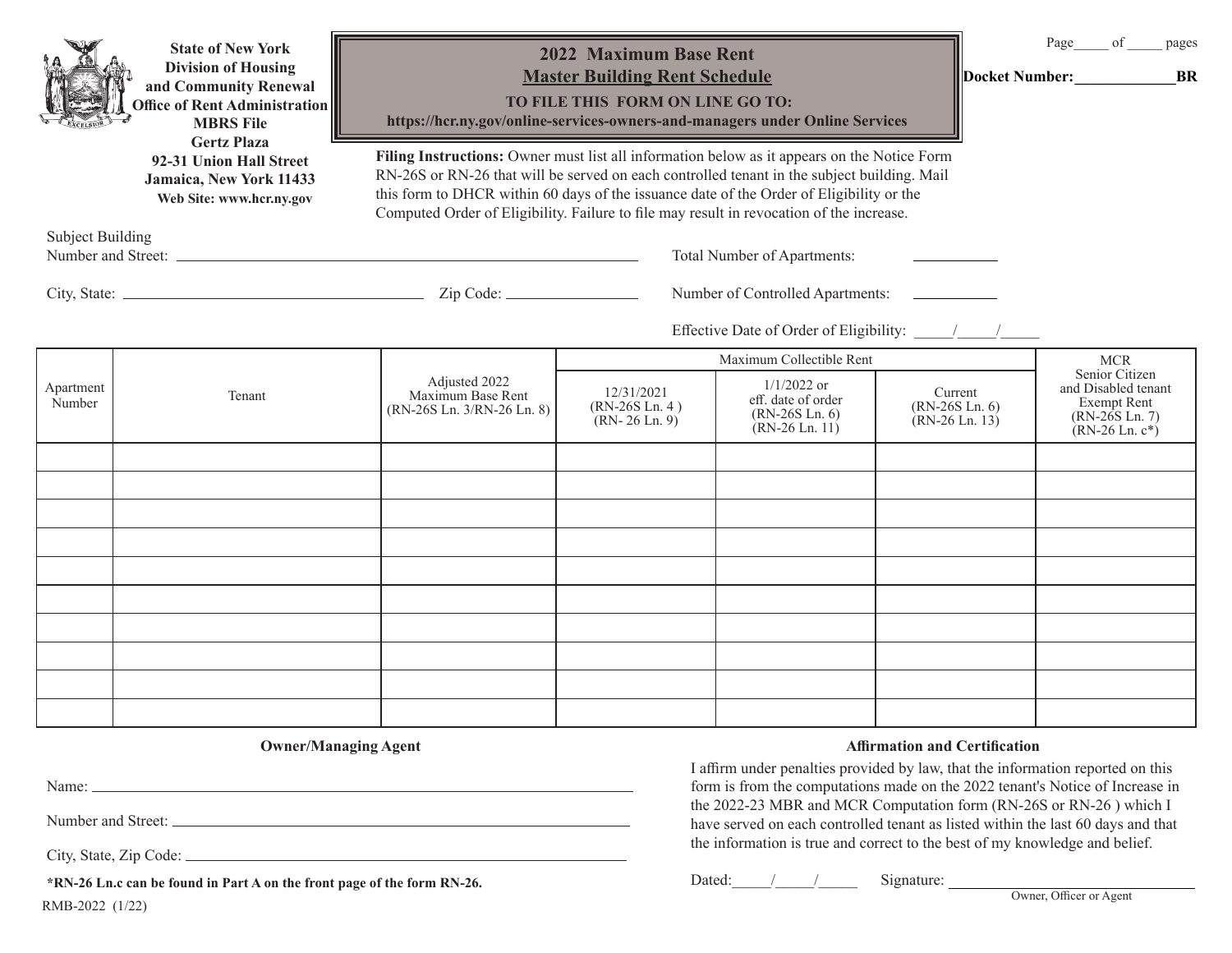|                     | Tenant |                                                                   | Maximum Collectible Rent |                                                |                                                                         |                                             |
|---------------------|--------|-------------------------------------------------------------------|--------------------------|------------------------------------------------|-------------------------------------------------------------------------|---------------------------------------------|
| Apartment<br>Number |        | Adjusted 2022<br>Maximum Base Rent<br>(RN-26S Ln. 3)(RN-26 Ln. 8) |                          | 12/31/2021<br>(RN-26S Ln. 4)<br>(RN- 26 Ln. 9) | $1/1/2022$ or<br>eff. date of order<br>(RN-26S Ln. 6)<br>(RN-26 Ln. 11) | Current<br>(RN-26S Ln. 6)<br>(RN-26 Ln. 13) |
|                     |        |                                                                   |                          |                                                |                                                                         |                                             |
|                     |        |                                                                   |                          |                                                |                                                                         |                                             |
|                     |        |                                                                   |                          |                                                |                                                                         |                                             |
|                     |        |                                                                   |                          |                                                |                                                                         |                                             |
|                     |        |                                                                   |                          |                                                |                                                                         |                                             |
|                     |        |                                                                   |                          |                                                |                                                                         |                                             |
|                     |        |                                                                   |                          |                                                |                                                                         |                                             |
|                     |        |                                                                   |                          |                                                |                                                                         |                                             |
|                     |        |                                                                   |                          |                                                |                                                                         |                                             |
|                     |        |                                                                   |                          |                                                |                                                                         |                                             |
|                     |        |                                                                   |                          |                                                |                                                                         |                                             |
|                     |        |                                                                   |                          |                                                |                                                                         |                                             |
|                     |        |                                                                   |                          |                                                |                                                                         |                                             |
|                     |        |                                                                   |                          |                                                |                                                                         |                                             |
|                     |        |                                                                   |                          |                                                |                                                                         |                                             |
|                     |        |                                                                   |                          |                                                |                                                                         |                                             |
|                     |        |                                                                   |                          |                                                |                                                                         |                                             |
|                     |        |                                                                   |                          |                                                |                                                                         |                                             |
|                     |        |                                                                   |                          |                                                |                                                                         |                                             |
|                     |        |                                                                   |                          |                                                |                                                                         |                                             |
|                     |        |                                                                   |                          |                                                |                                                                         |                                             |
|                     |        |                                                                   |                          |                                                |                                                                         |                                             |
|                     |        |                                                                   |                          |                                                |                                                                         |                                             |
|                     |        |                                                                   |                          |                                                |                                                                         |                                             |
|                     |        |                                                                   |                          |                                                |                                                                         |                                             |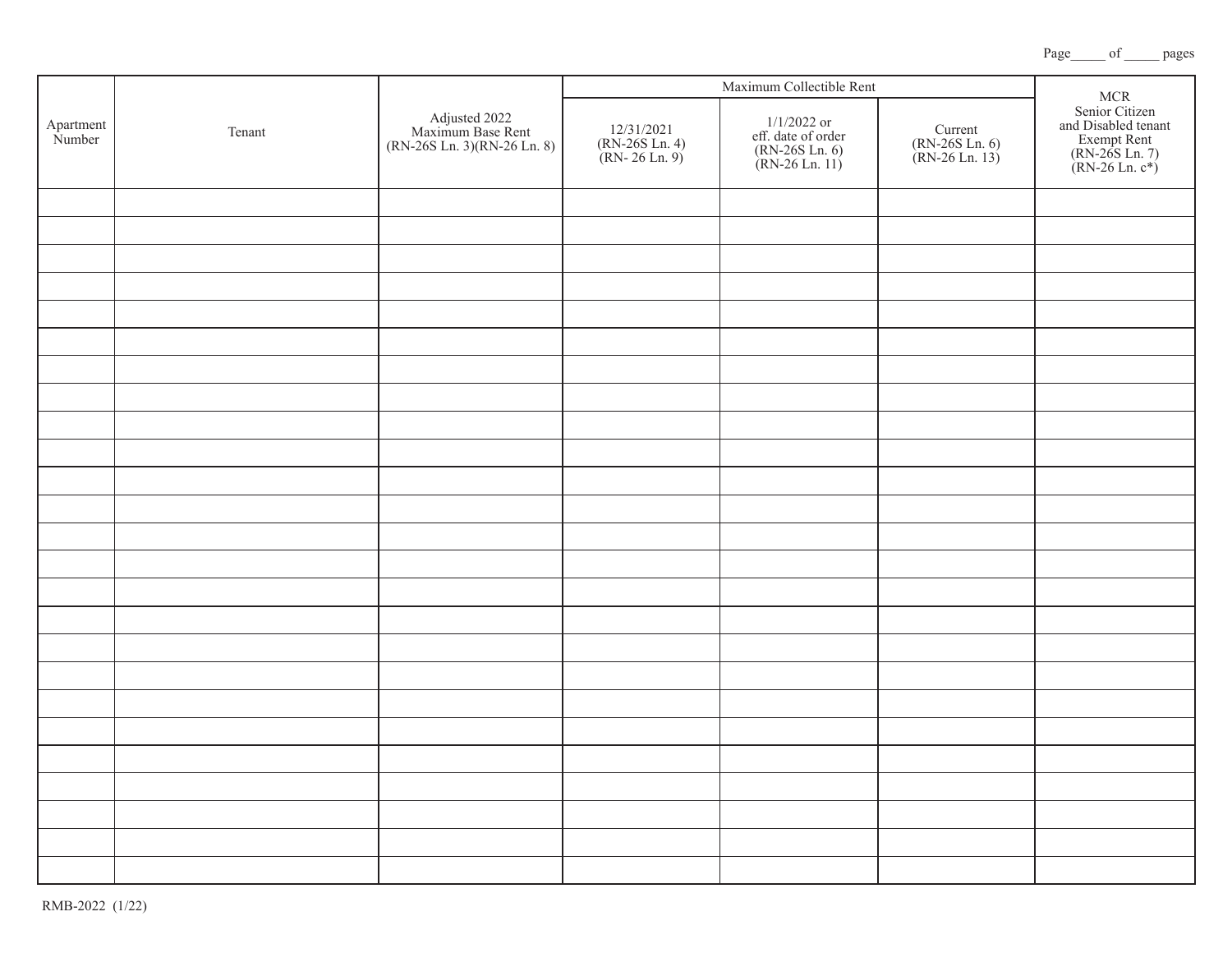|                  |                                   | State of New York<br><b>Division of Housing and Community Renewal</b>    |        | <b>MBR</b> Section<br>Gertz Plaza                                                                                                                                                                                                                                                                                                     | <b>Docket Number:</b> |
|------------------|-----------------------------------|--------------------------------------------------------------------------|--------|---------------------------------------------------------------------------------------------------------------------------------------------------------------------------------------------------------------------------------------------------------------------------------------------------------------------------------------|-----------------------|
|                  |                                   | Office of Rent Administration<br>Web Site: www.hcr.ny.gov                |        | 92-31 Union Hall Street<br>Jamaica, NY 11433                                                                                                                                                                                                                                                                                          |                       |
|                  |                                   |                                                                          |        |                                                                                                                                                                                                                                                                                                                                       |                       |
|                  |                                   |                                                                          |        | Notice of Increase in 2022-23 Maximum Base Rent and<br><b>Maximum Collectible Rent Computation (Long Form)</b>                                                                                                                                                                                                                        |                       |
|                  |                                   |                                                                          |        |                                                                                                                                                                                                                                                                                                                                       |                       |
|                  | <b>Mailing Address of Tenant:</b> |                                                                          |        | <b>Mailing Address of Owner/Managing Agent:</b>                                                                                                                                                                                                                                                                                       |                       |
|                  |                                   |                                                                          |        |                                                                                                                                                                                                                                                                                                                                       |                       |
|                  |                                   |                                                                          |        |                                                                                                                                                                                                                                                                                                                                       |                       |
|                  |                                   |                                                                          |        | <b>Example 2018</b> Apt. No:<br>$City:$ $\Box$                                                                                                                                                                                                                                                                                        |                       |
|                  |                                   |                                                                          |        | State, Zip Code: State of Contact State, Zip Code:                                                                                                                                                                                                                                                                                    |                       |
|                  |                                   |                                                                          |        |                                                                                                                                                                                                                                                                                                                                       |                       |
|                  |                                   |                                                                          |        |                                                                                                                                                                                                                                                                                                                                       |                       |
|                  |                                   | Subject Building: <u>Number and Street</u>                               |        | Apartment or Room Number                                                                                                                                                                                                                                                                                                              | City, State, Zip Code |
|                  |                                   |                                                                          |        |                                                                                                                                                                                                                                                                                                                                       |                       |
|                  |                                   |                                                                          | Part A |                                                                                                                                                                                                                                                                                                                                       |                       |
|                  |                                   |                                                                          |        |                                                                                                                                                                                                                                                                                                                                       |                       |
| MBR adjustments: |                                   |                                                                          |        | This Long Form is used to compute the Maximum Base Rent (MBR) for an apartment requiring the following                                                                                                                                                                                                                                |                       |
|                  |                                   | Owner paid for gas and/or electricity                                    |        |                                                                                                                                                                                                                                                                                                                                       |                       |
|                  |                                   |                                                                          |        | Rent adjustments after August 1, 1970 (Example: Major Capital Improvements, new equipment, etc.)                                                                                                                                                                                                                                      |                       |
|                  |                                   | If none of these adjustments apply, use Notice Form RN-26S (Short Form). |        |                                                                                                                                                                                                                                                                                                                                       |                       |
|                  |                                   |                                                                          |        | If the Long Form was previously used to calculate adjustments to MBRs, you must use this form to calculate the<br>2022-23 MBR. If the 2022-23 MBR Order of Eligibility was effective before January 1, 2023, you should use<br>form RN-26S to calculate adjusted MBRs and Maximum Collectible Rents (MCRs) effective January 1, 2023. |                       |
| a.               |                                   | Effective Date of 2022-23 MBR Order of Eligibility:                      |        |                                                                                                                                                                                                                                                                                                                                       |                       |
| b.               |                                   |                                                                          |        | 2022-23 MBR as Adjusted; enter from Part B, Line 8 -- Page 3<br>Adjusted Maximum Collectible Rent; enter from Part C, Line 13 -- Page 3                                                                                                                                                                                               | $\frac{\$}{\$}$       |
|                  |                                   |                                                                          |        | To Senior Citizens and Disabled Tenants                                                                                                                                                                                                                                                                                               |                       |
| c.               |                                   |                                                                          |        | If the tenant has a valid Senior Citizen or Disability Rent Increase Exemption (SCRIE or DRIE) Order,                                                                                                                                                                                                                                 |                       |
|                  |                                   | the Maximum Collectible Rent is:                                         |        | (Owner to enter amount actually collectible from tenant if tenant has a currently valid exemption).                                                                                                                                                                                                                                   |                       |
|                  |                                   |                                                                          |        |                                                                                                                                                                                                                                                                                                                                       |                       |
|                  |                                   |                                                                          |        |                                                                                                                                                                                                                                                                                                                                       |                       |
|                  |                                   |                                                                          |        | Any person holding a currently valid Senior Citizen Rent Increase Exemption Order (SCRIE) or a Disability                                                                                                                                                                                                                             |                       |
|                  |                                   |                                                                          |        | Rent Increase Exemption Order (DRIE) is not required to pay any portion of the rent increase indicated above<br>which causes the monthly rent to exceed one-third of the tenant's monthly disposable income. A currently valid                                                                                                        |                       |
|                  |                                   |                                                                          |        | Rent Increase Exemption Order is renewed automatically for six months, during which time the tenant must have<br>completed and filed a Renewal Application with the New York City Department of Finance.                                                                                                                              |                       |
|                  |                                   |                                                                          |        | Senior citizens including Supplemental Security Income (SSI) recipients, 62 or older and disabled tenants 18                                                                                                                                                                                                                          |                       |
|                  |                                   |                                                                          |        | or older with an aggregate household net disposable income of \$50,000 or less, who do not have rent increase<br>exemption orders may be eligible for an exemption. Contact the NYC Department of Finance at 311 for further                                                                                                          |                       |
| information.     |                                   |                                                                          |        |                                                                                                                                                                                                                                                                                                                                       |                       |
|                  |                                   |                                                                          |        |                                                                                                                                                                                                                                                                                                                                       |                       |
|                  |                                   |                                                                          |        |                                                                                                                                                                                                                                                                                                                                       |                       |
|                  |                                   |                                                                          |        |                                                                                                                                                                                                                                                                                                                                       |                       |
|                  |                                   |                                                                          |        |                                                                                                                                                                                                                                                                                                                                       |                       |
|                  |                                   |                                                                          |        |                                                                                                                                                                                                                                                                                                                                       |                       |
|                  |                                   |                                                                          |        |                                                                                                                                                                                                                                                                                                                                       |                       |
|                  |                                   |                                                                          |        |                                                                                                                                                                                                                                                                                                                                       |                       |
|                  |                                   |                                                                          |        |                                                                                                                                                                                                                                                                                                                                       |                       |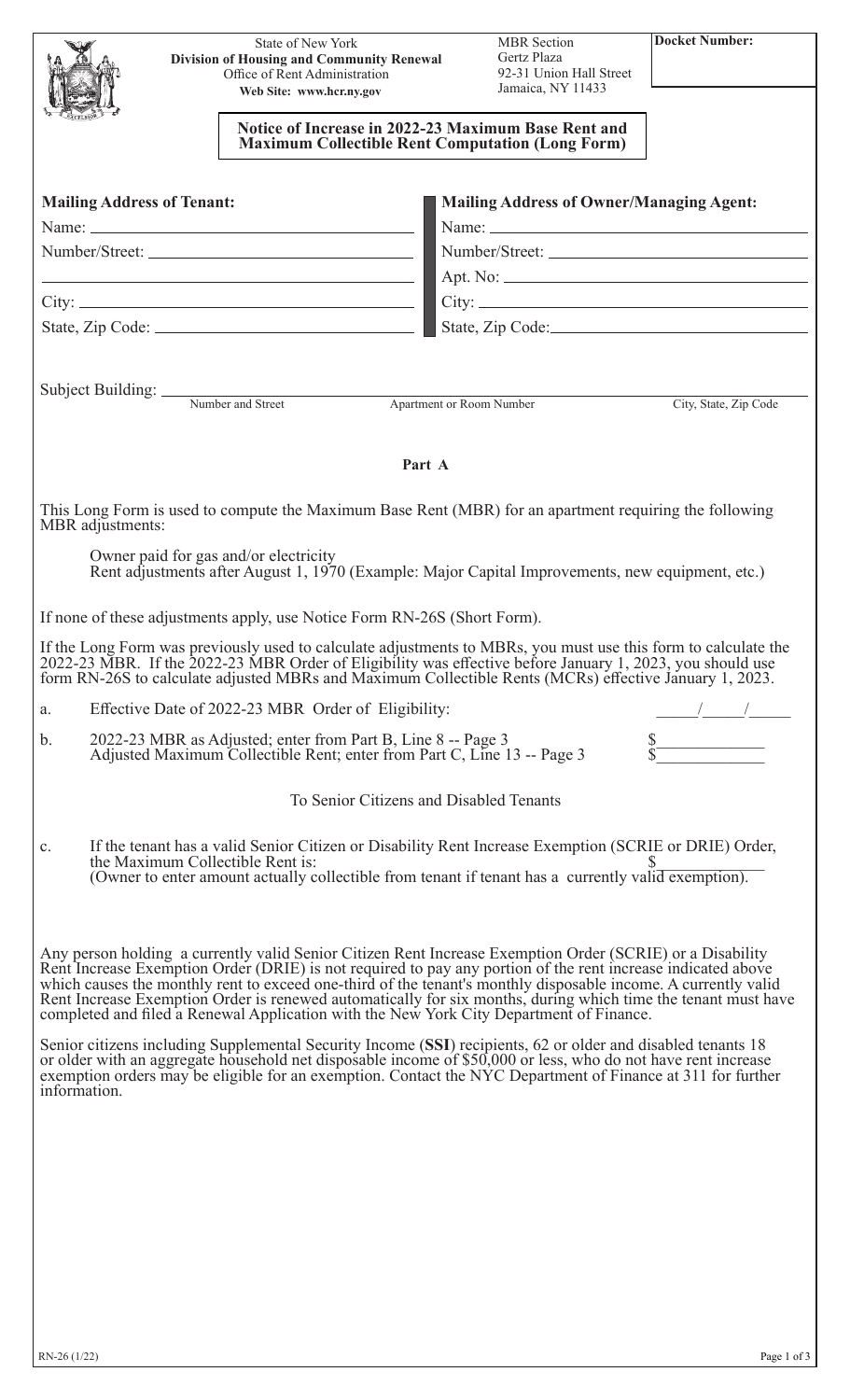# **Instructions**

I. The owner must complete and sign a copy of this Notice and appropriate Attachments, if any, and serve them on the tenant of the subject apartment. Attachment RMBR-ATT, if appropriate, and a Master Building Rent Schedule (RMB-2022), listing the Maximum Base Rent and Maximum Collectible Rent for all controlled housing accommodations in the building must be completed and filed by the owner at the above address, within 60 days of the issuance of the 2022-23 Order of Eligibility.

This MCR increase is not collectible from any tenant who has a Division of Housing and Community Renewal (DHCR) Rent Reduction Order currently in effect for failure to provide or maintain an essential service as defined in Section 2202.3(b)(2) of the Rent and Eviction Regulations. The increase is only collectible as of the first rent payment date after the effective date of an order issued by DHCR finding all such essential services to have been restored.

II. If 2020-21 MBR increases were granted for the building, start calculation of Adjusted 2022 Maximum Base Rent in Part B, Line 1

III. If 2020-21 MBR increases were denied for the building and the last MBR increases were granted for:

- a. 2018-19; multiply the 2018-19 MBR by 1.220 to determine the 2022 MBR, or
- b. 2016-17; multiply the 2016-17 MBR by 1.310 to determine the 2022 MBR, or
- c. 2014-15; multiply the 2014-15 MBR by 1.436 to determine the 2022 MBR, or
- d. 2012-13; multiply the 2012-13 MBR by 1.555 to determine the 2022 MBR, or
- e. 2010-11; multiply the 2010-11 MBR by 1.677 to determine the 2022 MBR, or
- f. 2008-09; multiply the 2008-09 MBR by 1.893 to determine the 2022 MBR, or
- g. 2006-07; multiply the 2006-07 MBR by 2.007 to determine the 2022 MBR, or
- h. 2004-05; multiply the 2004-05 MBR by 2.171 to determine the 2022 MBR, or
- i. 2002-03; multiply the 2002-03 MBR by 2.545 to determine the 2022 MBR, or
- j. 2000-01; multiply the 2000-01 MBR by 2.812 to determine the 2022 MBR, or
- k. 1998-99; multiply the 1998-99 MBR by 2.933 to determine the 2022 MBR, or
- l. 1996-97; multiply the 1996-97 MBR by 3.045 to determine the 2022 MBR, or
- m. 1994-95; multiply the 1994-95 MBR by 3.136 to determine the 2022 MBR, or
- n. 1992-93; multiply the 1992-93 MBR by 3.597 to determine the 2022 MBR, or
- o. 1990-91; multiply the 1990-91 MBR by 3.985 to determine the 2022 MBR, or
- p. 1988-89; multiply the 1988-89 MBR by 4.304 to determine the 2022 MBR, or
- q. 1986-87; multiply the 1986-87 MBR by 5.010 to determine the 2022 MBR, or
- r. 1984-85; multiply the 1984-85 MBR by 5.586 to determine the 2022 MBR, or
- s. 1982-83; multiply the 1982-83 MBR by 6.005 to determine the 2022 MBR, or
- t. 1980-81; multiply the 1980-81 MBR by 6.666 to determine the 2022 MBR, or
- u. 1978-79; multiply the 1978-79 MBR by 7.332 to determine the 2022 MBR, or
- v. 1976-77; multiply the 1976-77 MBR by 7.992 to determine the 2022 MBR, or
- w. 1974-75; multiply the 1974-75 MBR by 9.750 to determine the 2022 MBR, or
- x. 1972-73; multiply the 1972-73 MBR by 10.579 to determine the 2022 MBR and enter the result on Part B, Line 5

The Unadjusted MBR is derived by subtracting the net total of all service, equipment and major capital improvement rent adjustments (increases and decreases) granted between August 1, 1970 and the date of the last MBR Notice from the Adjusted MBR shown on that Notice.

IV. **If the building is being granted MBR increases for the first time,** start the calculation of the adjusted 2022 Maximum Base Rent in Part B, Line 5, using the Unadjusted 2022 Maximum Base Rent shown on the Computed Order of Eligibility 2022-23 Maximum Base Rent, Form RO-30C MBR.